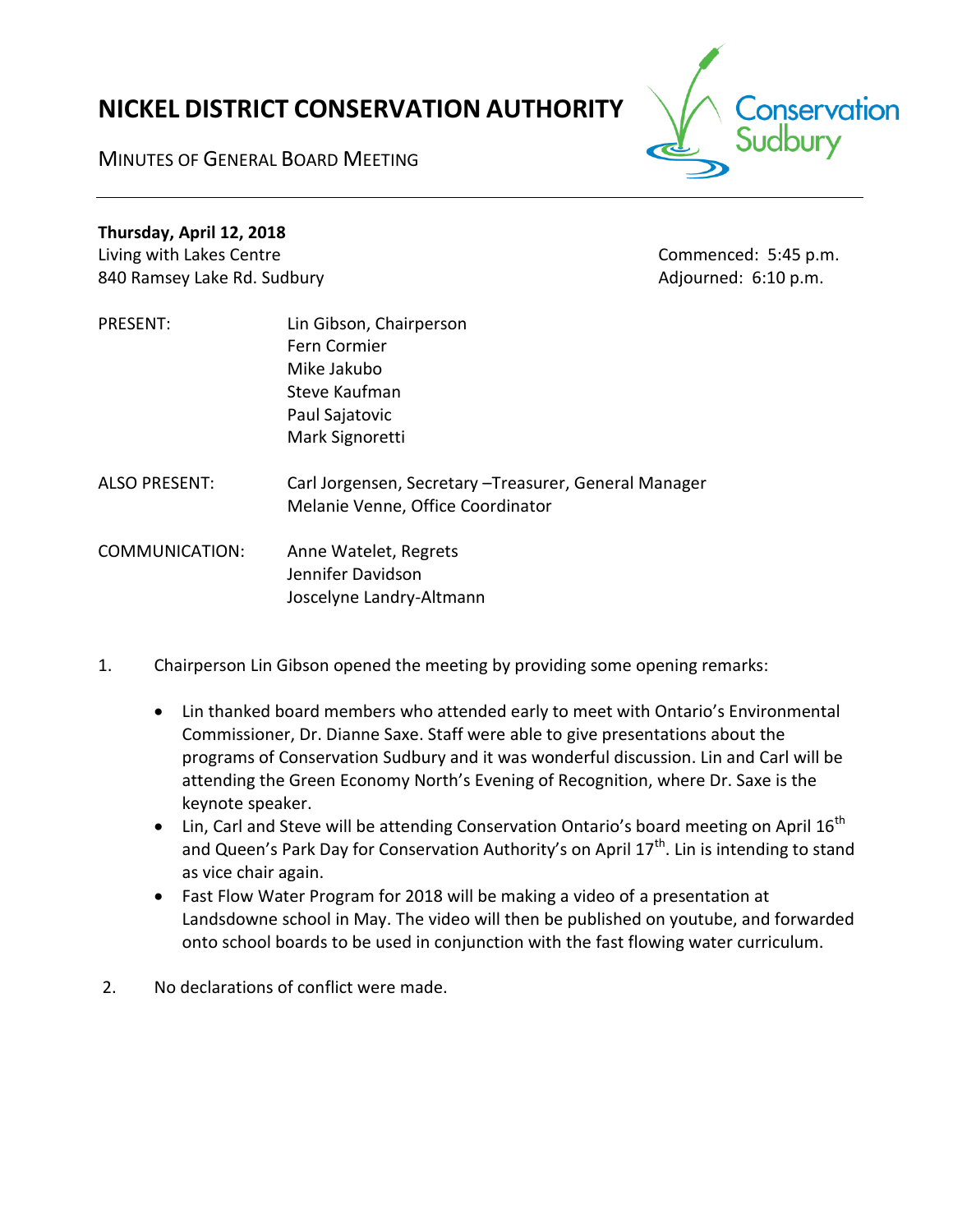### 3. Adoption of Agenda

### **Resolution 2018-33 Signoretti - Jakubo**

*That the agenda for the April 12, 2018 General Board Meeting be adopted as amended.*

**Carried**.

### 4. Adoption of Minutes of Previous Meetings

**Resolution 2018-34 Sajatovic - Kaufman**

*That the minutes of the March 8, 2018 General Board Meeting, as duplicated and circulated be approved.*

C**arried**.

### 5. General Business

a) Section 28 Report

A report describing the S.28 permits for February and March has been previously distributed. Carl answered a question regarding the timeline of one permit in particular.

**Resolution 2018-35 Cormier – Signoretti**

*That the Report for permits issued under Section 28 of the Conservation Authorities Act for February & March 2018 is received.*

**Carried.**

6. New Business

Designation of Carl Jorgensen as a Provincial Offences Officer

Carl attended a week-long training session to be designated as a Provincial Offences Officer. The course is only offered every two years and to provide resiliency to the current staff compliment, it was important that more than one staff have this training.